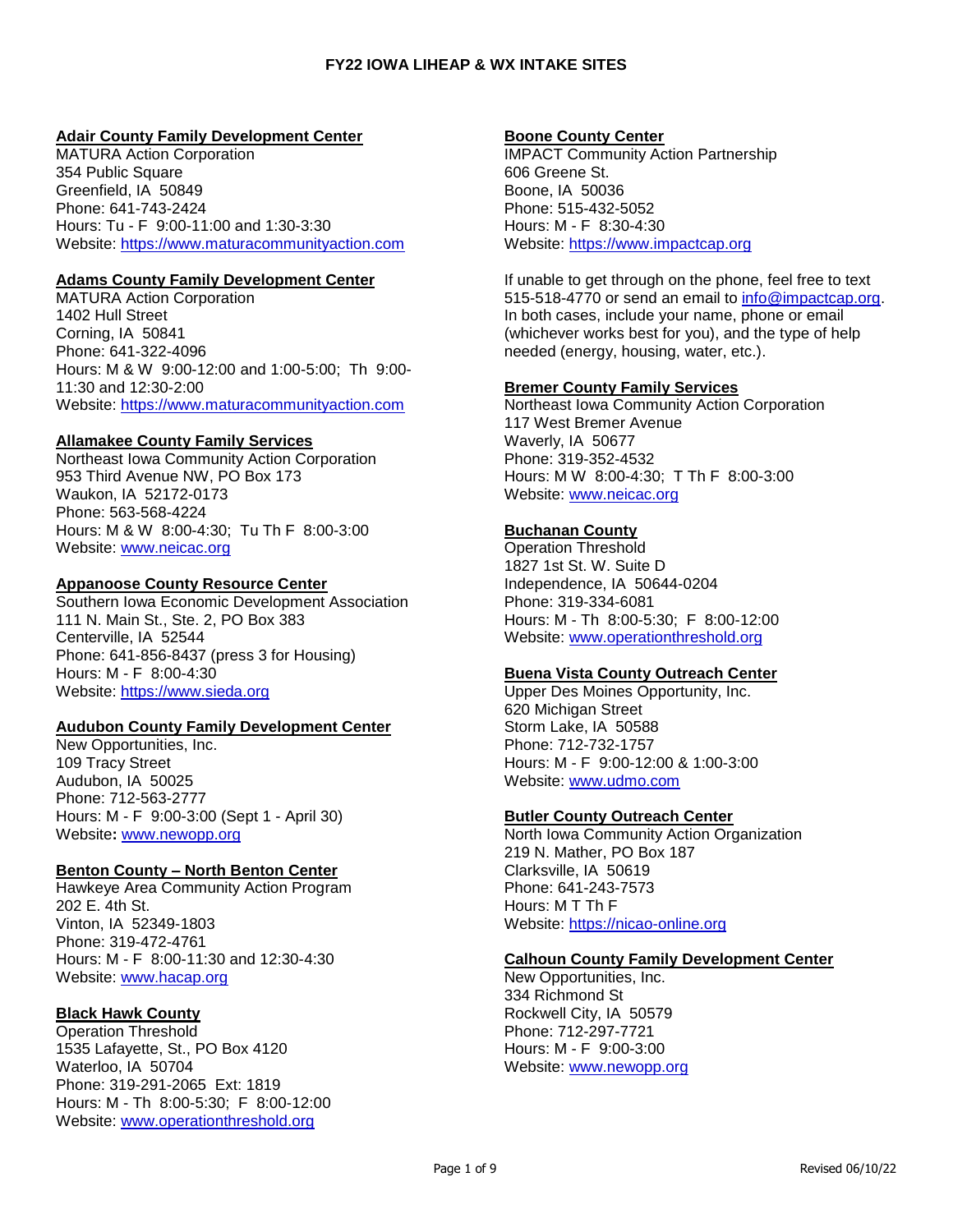### **Carroll County Family Development Center**

New Opportunities, Inc. 23751 Hwy 30 East, PO Box 427 Carroll, IA 51401 Phone: 712-792-9266 Ext: 720 Hours: M - F 8:30-4:30 Website: [www.newopp.org](http://www.newopp.org/)

# **Cass County**

West Central Community Action 304 Chestnut Atlantic, IA 50022 Phone: 712-243-5421 Hours: M - F 8:00-4:30 by appointment only Website: [www.westcentralca.org](http://www.westcentralca.org/)

### **Cedar County – Tipton Office**

Community Action of Eastern Iowa 101 Lynn Street Tipton, IA 52772 Phone: 563-324-3236 Hours: T Th 8:00-12:00 and 1:00-4:30 or by appointment Website: [https://www.caeiowa.org](https://www.caeiowa.org/)

# **Cedar County – West Branch Office**

Community Action of Eastern Iowa 110 N. Poplar St. West Branch, IA 52358 Phone: 563-324-3236 Hours: Appointment Only Website: [https://www.caeiowa.org](https://www.caeiowa.org/)

### **Cerro Gordo County Family Resource Center**

North Iowa Community Action Organization 100 1st St., NW. Suite 140 Mason City, IA 50401 Phone: 641-423-7766 or 800-873-1899 Hours: M - F 8:00-4:30 Website: [https://nicao-online.org](https://nicao-online.org/)

### **Cherokee County**

Mid-Sioux Opportunity, Inc. 921 South 2nd Street Cherokee, IA 51012 Phone: 712-225-3322 or 800-859-2025 Hours: M W F 8:00-4:30 Website: [https://midsioux.org](https://midsioux.org/) 

### **Chickasaw County Family Services**

Northeast Iowa Community Action Corporation 910 East Main St. New Hampton, IA 50659 Phone: 641-394-2007 Hours: M 8:00-4:30; Th & F 8:00-3:00 Agency Website:<http://www.neicac.org/>

#### **Clarke County Outreach Center**

South Central Iowa Community Action Program 114 S Filmore, Ste 2 Osceola, IA 50213 Phone: 641-342-2101 Hours: T & Th 8:30-4:00; W 1:00-4:00 Email: [decatur@scicap.org](mailto:decatur@scicap.org) Website: [https://scicap.org](https://scicap.org/)

#### **Clay County Outreach Center**

Upper Des Moines Opportunity, Inc. 714 10th Ave. E, Ste 2 Spencer, IA 51301 Phone: 712-262-7409 Hours: T W F Website: [www.udmo.com](http://www.udmo.com/)

#### **Clayton County Family Services**

Northeast Iowa Community Action Corporation Clayton County Office Bldg. 600 Gunder Rd., NE Suite 11 Elkader, IA 52043 Phone: 563-245-2452 Hours: M W 8:00-4:30; T Th F 8:00-3:00 Website:<http://www.neicac.org/>

### **Clinton County – Clinton Office**

Community Action of Eastern Iowa 1900 N 3rd Street Clinton, IA 52732 Phone: 563-324-3236 Hours: M W F 8:00-4:30 walk-in and by appointment Website: [https://www.caeiowa.org](https://www.caeiowa.org/)

### **Crawford County Outreach Office**

West Central Community Action 145 N 7th Street Denison, IA 51442 Phone: 712-263-3538 Hours: M - F 8:00-4:30 by appointment only Website: [www.westcentralca.org](http://www.westcentralca.org/)

### **Dallas County Family Development Center**

New Opportunities, Inc. 2816 1st Ave Perry, IA 50220 Phone: 515-465-5185 Hours: M – F 9:00-3:00 Website:<https://www.newopp.org/>

### **Davis County Resource Center**

Sieda Community Action 203 S. Madison St., PO Box 14 Bloomfield, Iowa 52537 Phone: 641-640-9773 (press 3 for Housing) Hours: M 8:00-4:30 Website:<https://www.sieda.org/>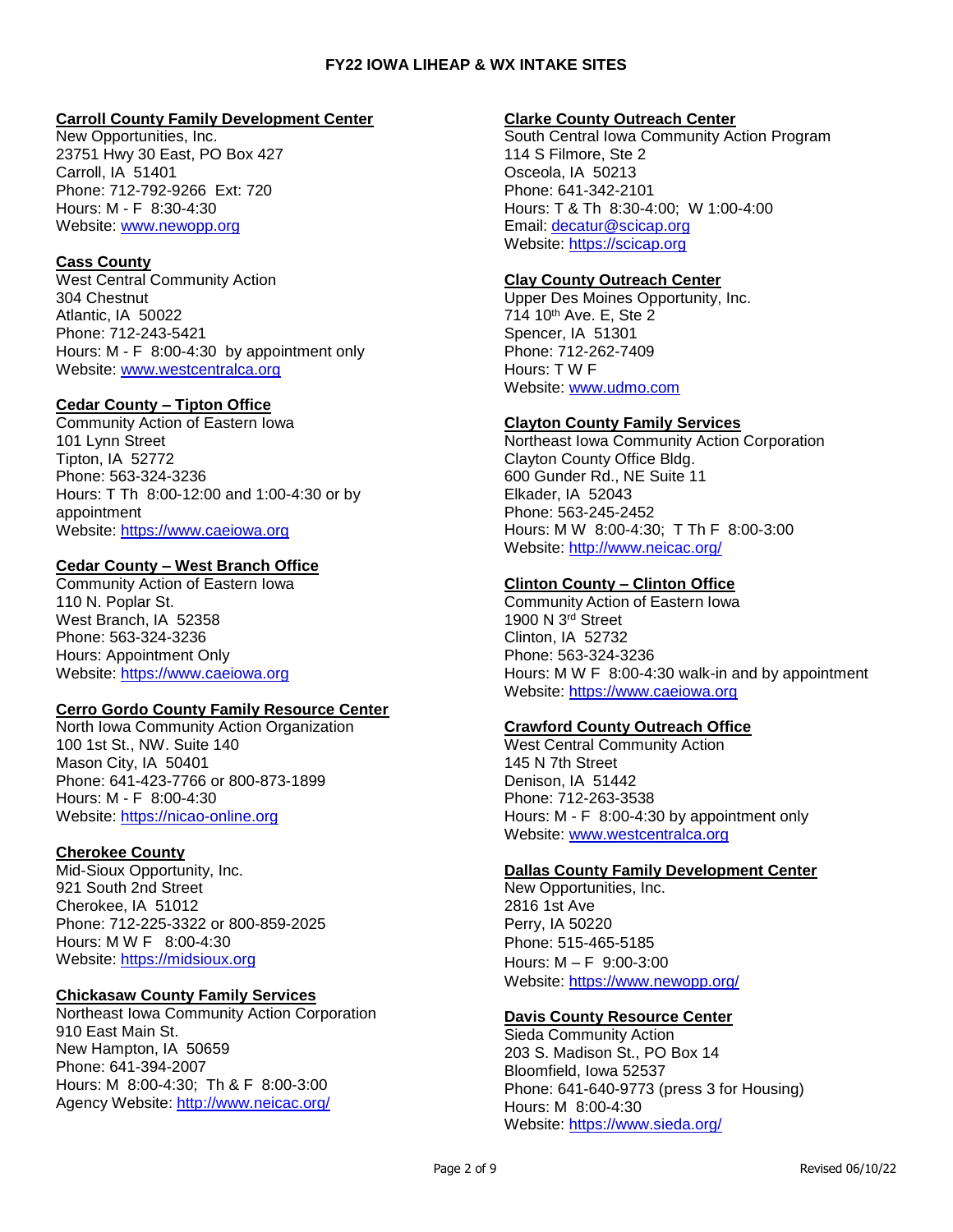### **Decatur County Outreach Center**

South Central Iowa Community Action Program 306 N Main, Ste 1 Leon, IA 50144 Phone: 641-446-4454 Hours: M & F 8:00-4:30; W 8:00-12:00 Email: [decatur@scicap.org](mailto:decatur@scicap.org) Website[:https://scicap.org/](https://scicap.org/)

# **Delaware County Outreach**

Hawkeye Area Community Action Program 721 South 5th Street, Suite B, PO Box 443 Manchester, IA 52057 Phone: 563-927-4629 Hours: M - F 8:00-12:00 and 1:00-4:30 Website: [www.hacap.org](http://www.hacap.org/)

# **Des Moines County Neighborhood Center**

Community Action of Southeast Iowa 700 Jefferson St. Burlington, IA 52601 Phne: 319-753-2893 Hours: M - F 8:00-4:30 Website: [www.caofseia.org](http://www.caofseia.org/) **Dickinson County Outreach Center**

### Upper Des Moines Opportunity, Inc. 1575 18th St. Spirit Lake, IA 51360

Phone: 712-336-1112 Hours: M Tu Th F 9:00-12:00 and 1:00-3:30 Website[:http://www.udmo.com/](http://www.udmo.com/)

# **Dubuque County Outreach**

Hawkeye Area Community Action Program 220 W. 7th Street Dubuque, IA 52001 Phone: 563-556-5130 Hours: M - F 8:00-12:00 and 1:00-4:30 Website: [www.hacap.org](http://www.hacap.org/)

# **Emmet County Outreach Center**

Upper Des Moines Opportunity, Inc. 1527 Central Ave. Estherville, IA 51334 Phone: 712-362-2391 Hours: T Th 9:00-12:00, 1:00-3:30 Website: [www.udmo.com](http://www.udmo.com/)

# **Fayette County Family Services – Oelwein Office**

Northeast Iowa Community Action Corporation 297 5th Ave., SW. PO Box 549 Oelwein, IA 50662 Phone: 319-283-2510 Hours: M & W 8:00-4:30; Tu Th F 8:00-3:00 Website:<https://www.neicac.org/>

### **Fayette County Family Services – West Union Office**

Northeast Iowa Community Action Corporation Courthouse Basement, PO Box 481 West Union, IA 52175 Phone: 563-422-3354 Hours: T 8:00-3:00; W 8:00-2:00 Website:<https://www.neicac.org/>

# **Floyd County Outreach Center**

North Iowa Community Action Organization 404 N. Jackson, PO Box 473 Charles City, IA 50616 Phone: 641-228-2893 Hours: M - F 8:00-4:30 Website[:https://nicao-online.org/](https://nicao-online.org/)

# **Franklin County Outreach Center**

North Iowa Community Action Organization 123 1st Ave. SW, PO Box 384 Hampton, IA 50441 Phone: 641-456-3431 Hours: W 8:00-4:30 Website[:https://nicao-online.org/](https://nicao-online.org/) **Fremont County Outreach Office**

# West Central Community Action

910 Illinois St., PO Box 518 Sidney, IA 51652 Phone: 712-374-3367 Hours: M - F 8:00-4:20 by appointment only Website:<https://www.westcentralca.org/>

### **Greene County Family Development Center**

New Opportunities, Inc. 1401 N Elm St, Ste. A Jefferson, IA 50129 Phone: 515-386-2719 Hours: M – F 9:00-3:00 Website:<https://www.newopp.org/>

# **Grundy County**

Operation Threshold 1606 G. Avenue, PO Box 41 Grundy Center, IA 50638 Phone: 319-824-3460 Hours: M - Th 8:00 – 5:30; F 8:00 - 12:00 Website:<http://www.operationthreshold.org/>

### **Guthrie County Family Development Center**

New Opportunities, Inc. 400 State St, PO Box 22 Guthrie Center, IA 50115 Phone: 641-747-3845 Hours: M - F 9:00-3:00 (Sept 1 - April 30) Website: <https://www.newopp.org/>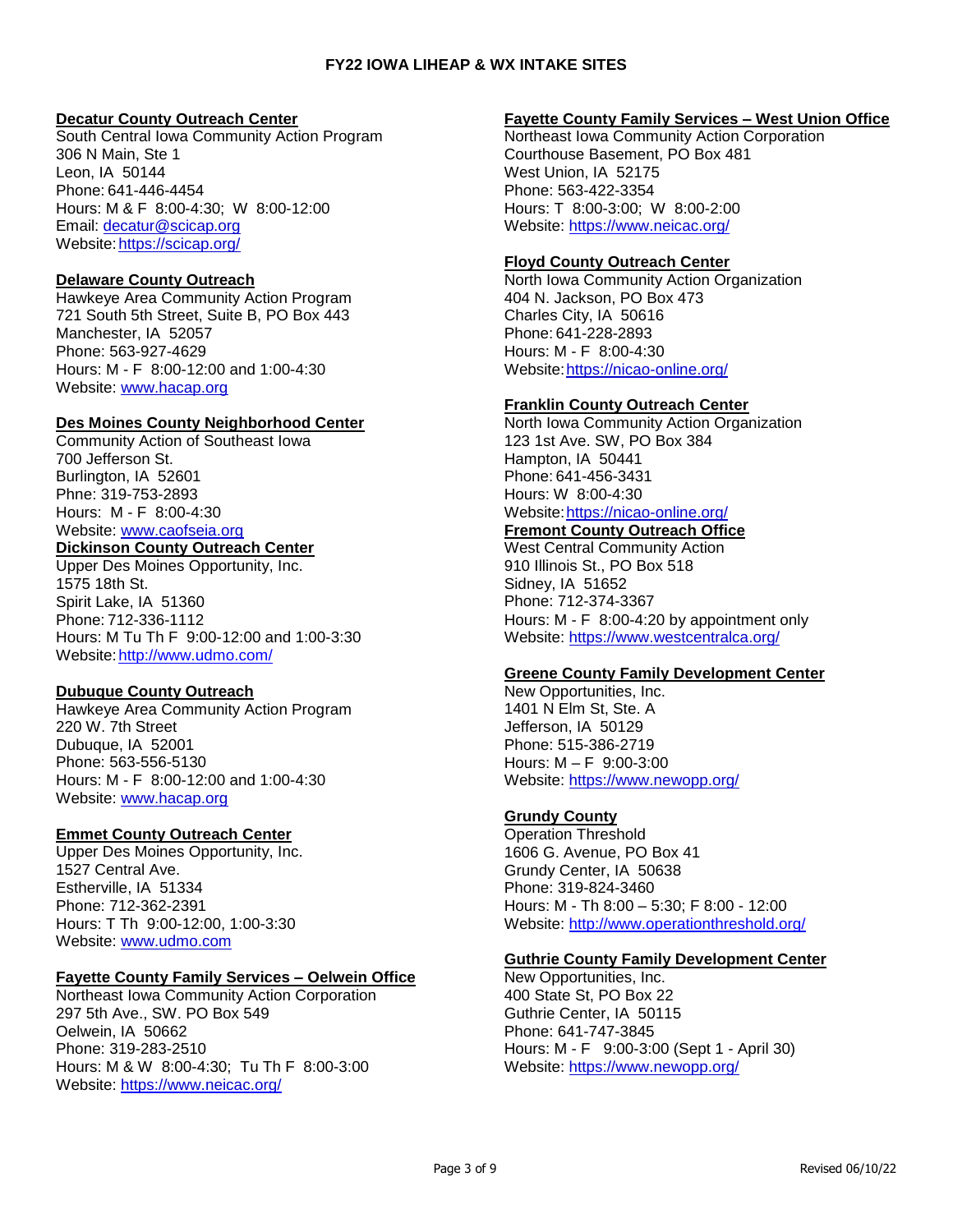# **Hamilton County Outreach Center**

Upper Des Moines Opportunity, Inc. 1610 Collins St., Ste. 4 Webster City, IA 50595 Phone: 515-832-6451 Hours: M W Th 9:00-12:00 and 1:00-3:00 Website[:http://www.udmo.com/](http://www.udmo.com/)

# **Hancock County Outreach Center**

North Iowa Community Action Organization CLOSED Phone: Contact Winnebago County at 641-585-5863 or 800-873-1899 Website[:https://nicao-online.org/](https://nicao-online.org/)

# **Hardin County Family Development Center**

Mid-Iowa Community Action, Inc. 637 South Oak Street Iowa Falls, IA 50126 Phone: 641-648-5036 Hours:  $M - F$  8:30-3:00 please call for an appointment or to request appointment outside of these hours Website:<https://www.micaonline.org/>

# **Harrison County**

West Central Community Action 107 N. 4th Ave., Ste. 7 Logan, IA 51546 Phone: 712-644-3388 Hours: M - F 8:00-4:30 by appointment only Website[:https://www.westcentralca.org/](https://www.westcentralca.org/)

# **Henry County**

Community Action of Southeast Iowa Tolson Community Center 1303 W. Washington Mt. Pleasant, IA 52641 Phone: 319-385-2310 Hours: M – F 8:00-4:30 Website: <http://caofseia.org/>

### **Howard County Family Services**

Northeast Iowa Community Action Corporation 204 2nd Ave. E. Cresco, IA 52136 Phone: 563-547-4413 Hours: M & W 8:00-4:30; T Th F 8:00-3:00 Website:<https://www.neicac.org/>

# **Humboldt County Outreach Center**

Upper Des Moines Opportunity, Inc. 419 Sumner Ave. Humboldt, IA 50548 Phone: 515-604-5550 Hours: M - F 9:00-12:00 and 1:00-3:00 Website:<http://www.udmo.com/>

#### **Ida County Outreach**

Mid-Sioux Opportunity, Inc. Ida County Courthouse 401 Moorhead Ida Grove, IA 51445 Phone: 712-364-2175 or 800-859-2025 Hours: Th 9:00 – 3:30 Website:<http://www.midsioux.org/>

# **Iowa County**

Hawkeye Area Community Action Program Marengo Public Library 235 E. Hilton St. Marengo, IA 52301 Phone: 319-366-7631 Ext: 1502 Hours: M - F 8:00-12:00 and 1:00-4:00 Website:<https://www.hacap.org/>

# **Jackson County**

Hawkeye Area Community Action Program 904 East Quarry Street Maquoketa, IA 52060 Phone: 563-652-5197 Hours: M - F 8:00-12:00 and 1:00-4:30 Website:<https://www.hacap.org/>

# **Jasper County Center**

IMPACT Community Action Partnership 115 N. 2nd Ave. E., Suite A Newton, IA 50208 Phone: 641-792-3008 Hours: M Tu Th F 8:30-4:30 Website:<https://www.impactcap.org/>

If unable to get through on the phone, feel free to text 515-518-4770 or send an email to [info@impactcap.org.](mailto:info@impactcap.org) In both cases, include your name, phone or email (whichever works best for you), and the type of help needed (energy, housing, water, etc.).

# **Jefferson County Resource Center**

Southern Iowa Economic Development Association 2200 W. Jefferson Fairfield, IA 52556 Phone: 641-472-6140 (press 3 for Housing) Hours: M – F 8:00-4:30 Website:<https://www.sieda.org/>

# **Johnson County – Waterfront Office**

Hawkeye Area Community Action Program 367 Southgate Ave Iowa City, IA 52240 Phone: 319-337-5765 Hours: M - F 8:00-12:00 and 1:00-4:30 Website[:https://www.hacap.org/](https://www.hacap.org/)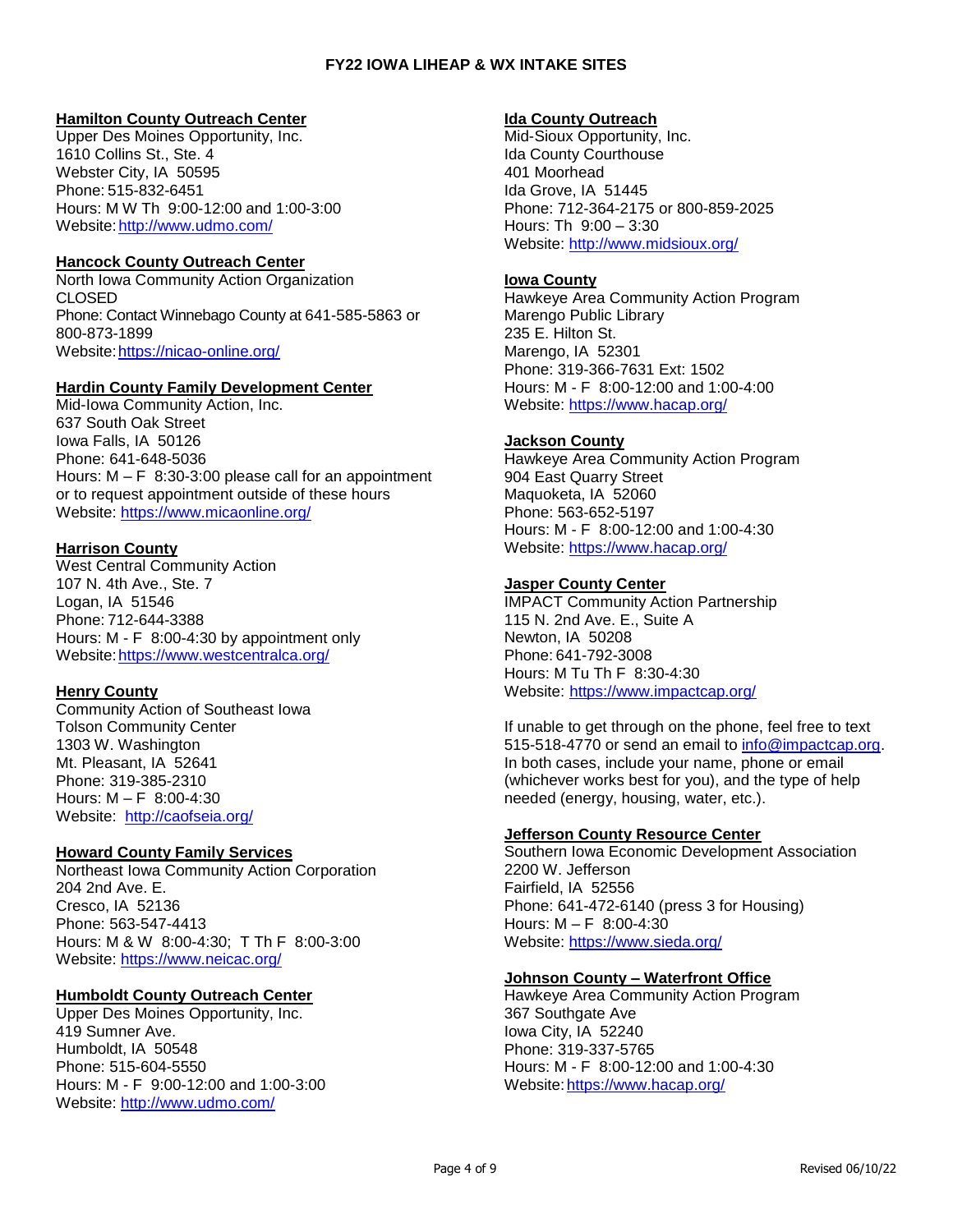### **Jones County Resource Center**

Hawkeye Area Community Action Program 105 Broadway Place, Suite 17 Anamosa, IA 52205 Phone: 319-462-4343 Hours: M - F 8:00-12:00 and 1:00-4:30 Website:<https://www.hacap.org/>

# **Keokuk County Resource Center**

Southern Iowa Economic Development Association 114 W. Washington St., PO Box 228 Sigourney, IA 52591 Phone: 641-622-3443 (press 3 for Housing) Hours: Th 8:30–4:00 Website:<https://www.sieda.org/>

# **Kossuth County Outreach Center**

North Iowa Community Action Organization 117 East Call, PO Box 98 Algona, IA 50511 Phone: 515-295-2531 Hours: Th 8:00-4:30 Website[:https://nicao-online.org/](https://nicao-online.org/)

# **Lee County – Eichacker Center**

Community Action of Southeast Iowa 3433 Avenue O Fort Madison, IA 52627 Phone: 319-372-4471 Hours: M - F 8:00-4:30 Website:<http://www.caofseia.org/>

### **Lee County – Marie Tallarico Neighborhood Center**

Community Action of Southeast Iowa 220 S. 22nd St. Keokuk, IA 52632 Phone: 319-524-6383 Hours: M - F 8:00-4:30 Website: [http://www.caofseia.org/](http://www.caofseia.org/index.php)

### **Linn County – Urban Center**

Hawkeye Area Community Action Program 1328 2nd Ave. SE Cedar Rapids, IA 52403 Phone: 319-366-7632 or 319-739-0100 Hours: M - F 8:00-12:00 and 1:00-4:30 Website:<https://www.hacap.org/>

### **Linn County – Inn Circle Office**

Hawkeye Area Community Action Program 5560 6th St. SW. Cedar Rapids, IA 52404 Phone: 319-366-7631 or 319-730-0100 Hours: M - F 8:00-12:00 and 1:00-4:30 Website:<https://www.hacap.org/>

### **Louisa County Center**

Community Action of Southeast Iowa 202 E. Access Road - Suite C&D, PO Box 29 Columbus Junction, IA 52738 Phone: 319-728-2314 Hours: M T Th 8:00-4:30 Website:<http://www.caofseia.org/>

# **Lucas County Outreach Center**

South Central Iowa Community Action Program 117 S Grand St Chariton, IA 50049 Phone: 641-217-8180 Hours: M W F 8:00-12:00, T Th 8-12 and 3:30-6:00 Email: [lucasoutreach@scicap.org](mailto:lucasoutreach@scicap.org) Website: https://scicap.org/

# **Lyon County Outreach**

Mid-Sioux Opportunity, Inc. 302 South Lincoln Rock Rapids, IA 51246 Phone: 712-472-3746 Hours: W 9:00–4:00 Website:<http://www.midsioux.org/>

### **Madison County Multi-Purpose Center**

MATURA Action Corporation 1724 N. John Wayne Dr. Winterset, IA 50273 Phone: 515-462-4704 Hours: M Tu W 9:30-12:00 and 1:00-4:00; Tu 4:30- 6:30 by appointment Website:<https://maturacommunityaction.com/>

### **Mahaska County Resource Center**

Southern Iowa Economic Development Association 114 N. Market St., PO Box 28 Oskaloosa, IA 52577 Phone: 641-673-8609 (press 3 for Housing) Hours: M - F 8:00-4:30 Website:<https://www.sieda.org/>

# **Marion County Center**

IMPACT Community Action Partnership 104 S. 6th St., PO Box 719 Knoxville, IA 50138 Phone: 641-842-6571 Hours: Tu W Th 8:30-4:30 Website:<https://www.impactcap.org/>

If unable to get through on the phone, feel free to text 515-518-4770 or send an email to [info@impactcap.org.](mailto:info@impactcap.org) In both cases, include your name, phone or email (whichever works best for you), and the type of help needed (energy, housing, water, etc.).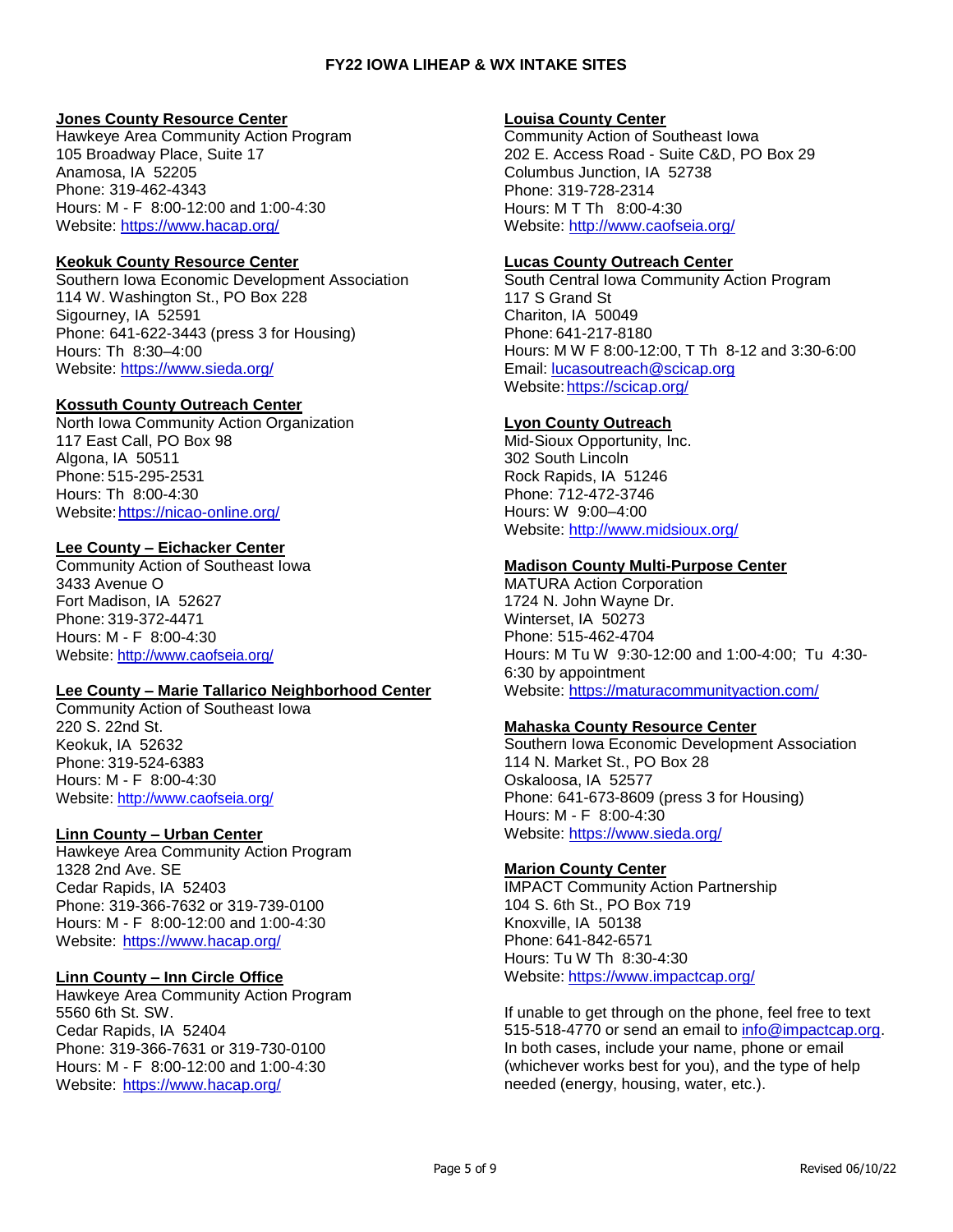### **Marshall County Family Development Center**

Mid-Iowa Community Action, Inc. 6 South 2nd Street Marshalltown, IA 50158 Phone: 641-753-5523 Hours: M - F 10:00-3:30 please call for an appointment or to request appointment outside of these hours Website:<https://www.micaonline.org/>

# **Mills County**

West Central Community Action 313 Main St., PO Box 578 Malvern, IA 51551 Phone: 712-624-8172 Hours: M - F 8:00-4:30 by appointment only Website:<https://www.westcentralca.org/>

### **Mitchell County Outreach Center**

North Iowa Community Action Organization Closed - Call Floyd County (number below) Phone: 641-228-2893 OR Toll Free: 800-873-1899 Website: https://nicao-online.org/

# **Monona County**

West Central Community Action 801-B 10th Street Onawa, IA 51040 Phone: 712-423-2603 Hours:  $M - F$  8:00-4:30 by appointment only Website:<https://www.westcentralca.org/>

### **Monroe County Outreach Center**

South Central Iowa Community Action Program 221 S Clinton St. Albia, IA 52531 Phone: 641-932-5107 Hours: M-Th 8:00-1:00 Email: [monroeoutreach@scicap.org](mailto:monroeoutreach@scicap.org) Website: <https://scicap.org/>

### **Montgomery County**

West Central Community Action 1109 Highland Ave. Red Oak, IA 51566 Phone: 712-623-2339 Hours:  $M - F$  8:00-4:30 by appointment only Website:<https://www.westcentralca.org/>

### **Muscatine County**

Community Action of Eastern Iowa 1903 Park Avenue, Suite #18 Muscatine, IA 52761 Phone: 563-263-9290 or 866-263-9290 Hours: M W F 8:00-4:30 walk-in and by appointment Website:<https://www.caeiowa.org/>

#### **O'Brien County Outreach Center**

Upper Des Moines Opportunity, Inc. 140 2nd St. SE, PO Box 462 Primghar, IA 51245 Phone: 712-957-1023 Hours: T & Th 8:30-4:00 Website:<http://www.udmo.com/>

### **Osceola County Outreach Center**

Upper Des Moines Opportunity, Inc. 1672 Northwest Blvd. Sibley, IA 51249 Phone: 712-754-2573 Hours: M W Th 8:30-12:00 and 12:30-3:00 Website[:http://www.udmo.com/](http://www.udmo.com/)

### **Page County**

West Central Community Action 500 1/2 N. Broad St. Shenandoah, IA 51601 Phone: 712-246-2585 Hours: M-F 8:00-4:30 by appointment only Website:<https://www.westcentralca.org/>

# **Palo Alto County Outreach Center**

Upper Des Moines Opportunity, Inc. 2905 25th St., PO Box 353 Emmetsburg, IA 50536 Phone: 712-852-3482 Hours: M & W 9:00-12:00 and 1:00-3:30; Tu & Th 1:00- 3:30 Website[:http://www.udmo.com/](http://www.udmo.com/)

# **Plymouth County Outreach**

Mid-Sioux Opportunity, Inc. 180 10th Street SE, PO Box 1 LeMars, IA 51031 Phone: 712-546-6603 or 800-859-2025 Hours: Tu & Th 9:00-4:00 Website:<http://www.midsioux.org/>

### **Pocahontas County Outreach Center**

Upper Des Moines Opportunity, Inc. 406 N.W. 7th Street, PO Box 67 Pocahontas, IA 50574 Phone: 712-335-3335 Hours: M-F 9:00-12:00 and 1:00-3:00 Website[:http://www.udmo.com/](http://www.udmo.com/)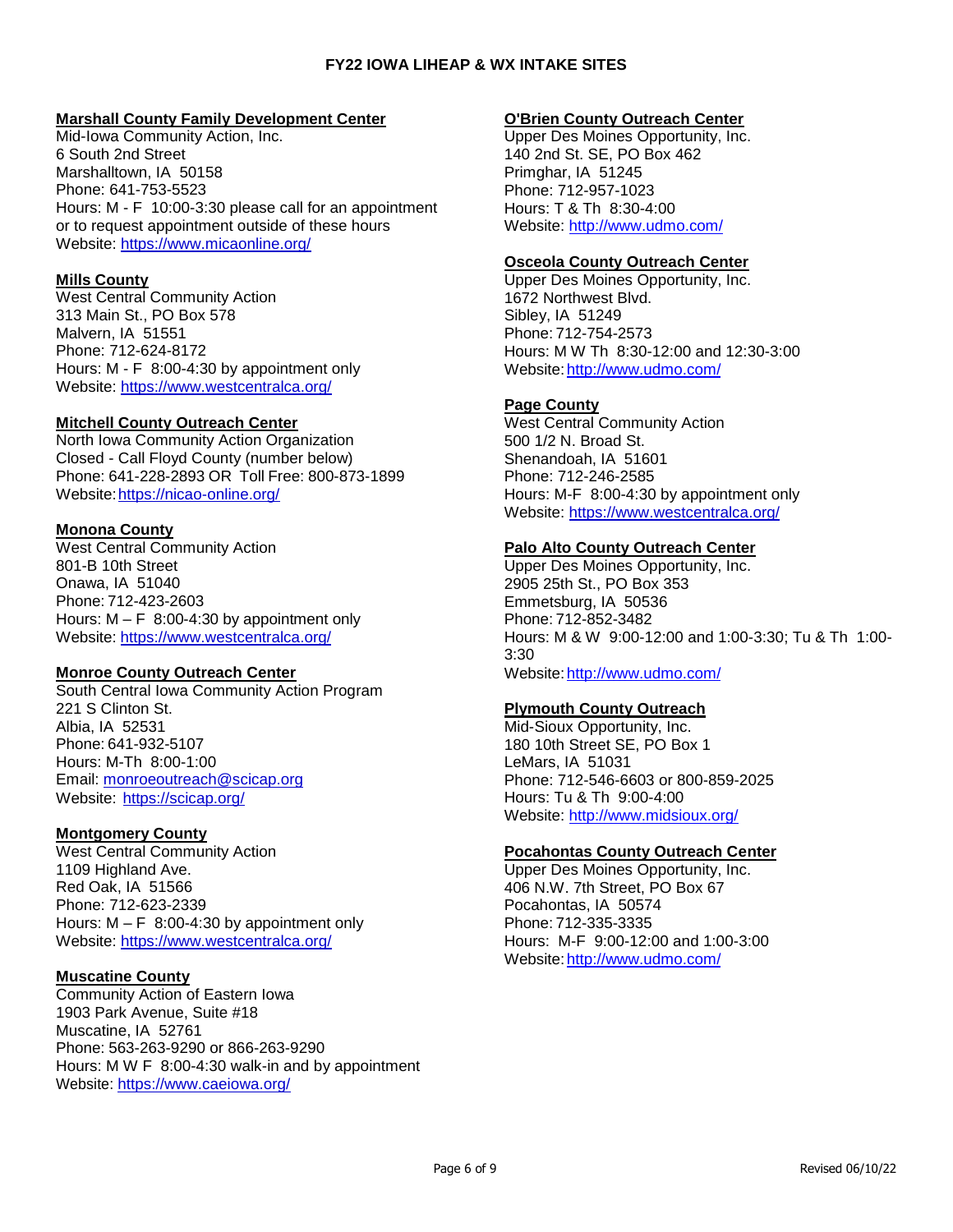### **Polk County – Ankeny**

IMPACT Community Action Partnership 2701 SE Convenience Blvd., #2 Ankeny, IA 50023-3062 Phone: 515-965-0433 Hours: M-F 8:30-4:30 Website[:https://www.impactcap.org/](https://www.impactcap.org/)

If unable to get through on the phone, feel free to text 515-518-4770 or send an email to [info@impactcap.org.](mailto:info@impactcap.org) In both cases, include your name, phone or email (whichever works best for you), and the type of help needed (energy, housing, water, etc.).

#### **Polk County Center – Army Post Rd (Des Moines)**

IMPACT Community Action Partnership - Southside 500 Army Post Road Des Moines, IA 50315 Phone: 515-274-9496 Hours: M-F 8:30-4:30 Website:<https://www.impactcap.org/>

If unable to get through on the phone, feel free to text 515-518-4770 or send an email to [info@impactcap.org.](mailto:info@impactcap.org) In both cases, include your name, phone or email (whichever works best for you), and the type of help needed (energy, housing, water, etc.).

### **Polk County – Drake Site Office (Des Moines)**

IMPACT Community Action Partnership 3226 University Ave. Des Moines, IA 50311 Phone: 515-518-4770 Hours: M-F 8:30-4:30 Website:<https://www.impactcap.org/>

If unable to get through on the phone, feel free to text 515-518-4770 or send an email to [info@impactcap.org.](mailto:info@impactcap.org) In both cases, include your name, phone or email (whichever works best for you), and the type of help needed (energy, housing, water, etc.).

### **Polk County – Valley Junction (West Des Moines)**

West Des Moines Human Services IMPACT Community Action Partnership 139 6th St., PO Box 65320 West Des Moines, IA 50265-0320 Phone: 515-222-3660 Hours: M Tu Th 8:00-3:00; W 8:00-12:00 Website[:https://www.impactcap.org/](https://www.impactcap.org/)

If unable to get through on the phone, feel free to text 515-518-4770 or send an email to [info@impactcap.org.](mailto:info@impactcap.org) In both cases, include your name, phone or email (whichever works best for you), and the type of help needed (energy, housing, water, etc.).

#### **Pottawattamie County**

West Central Community Action 300 W. Broadway, Suite 35 Omni Centre Business Park Council Bluffs, IA 51503 Phone: 712-322-2621 Hours: M-F 8:00-4:30 by appointment only Website:<https://www.westcentralca.org/>

#### **Poweshiek County Family Development Center**

Mid-Iowa Community Action, Inc. 611 4th Avenue Grinnell, IA 50112 Phone: 641-236-3923 Hours: M - F 9:00-3:30 please call for an appointment or to request appointment outside of these hours Website:<https://www.micaonline.org/>

### **Ringgold County Family Development Center**

MATURA Action Corporation 306 S. Garfield St Mt. Ayr, IA 50854 Phone: 641-464-2401 Hours: Tu - Th 9:00-12:00 and 1:00-3:30 Website:<https://maturacommunityaction.com/>

#### **Sac County Family Development Center**

New Opportunities, Inc. 1710 West Main St Sac City, IA 50583 Phone: 712-662-3236 Hours: M – F 9:00-4:30 Website:<https://www.newopp.org/>

### **Scott County**

Community Action of Eastern Iowa 500 East 59th Street Davenport, IA 52807 Phone: 563-324-3236 OR 866-324-3236 Hours: M - F 8:00-4:30 walk-in and by appointment Website[: https://www.caeiowa.org/](https://www.caeiowa.org/)

### **Shelby County**

West Central Community Action 1017 7th St Harlan, IA 51537 Phone: 712-755-5602 Hours:  $M - F$  8:00-4:30 by appointment only Website:<https://www.westcentralca.org/>

### **Sioux County Outreach**

Mid-Sioux Opportunity, Inc. 618 14th St., NE Sioux Center, IA 51250 Phone: 712-722-3611 OR Toll Free: 800-859-2025 Hours: M Tu Th F 8:00-4:30 Website:<http://www.midsioux.org/>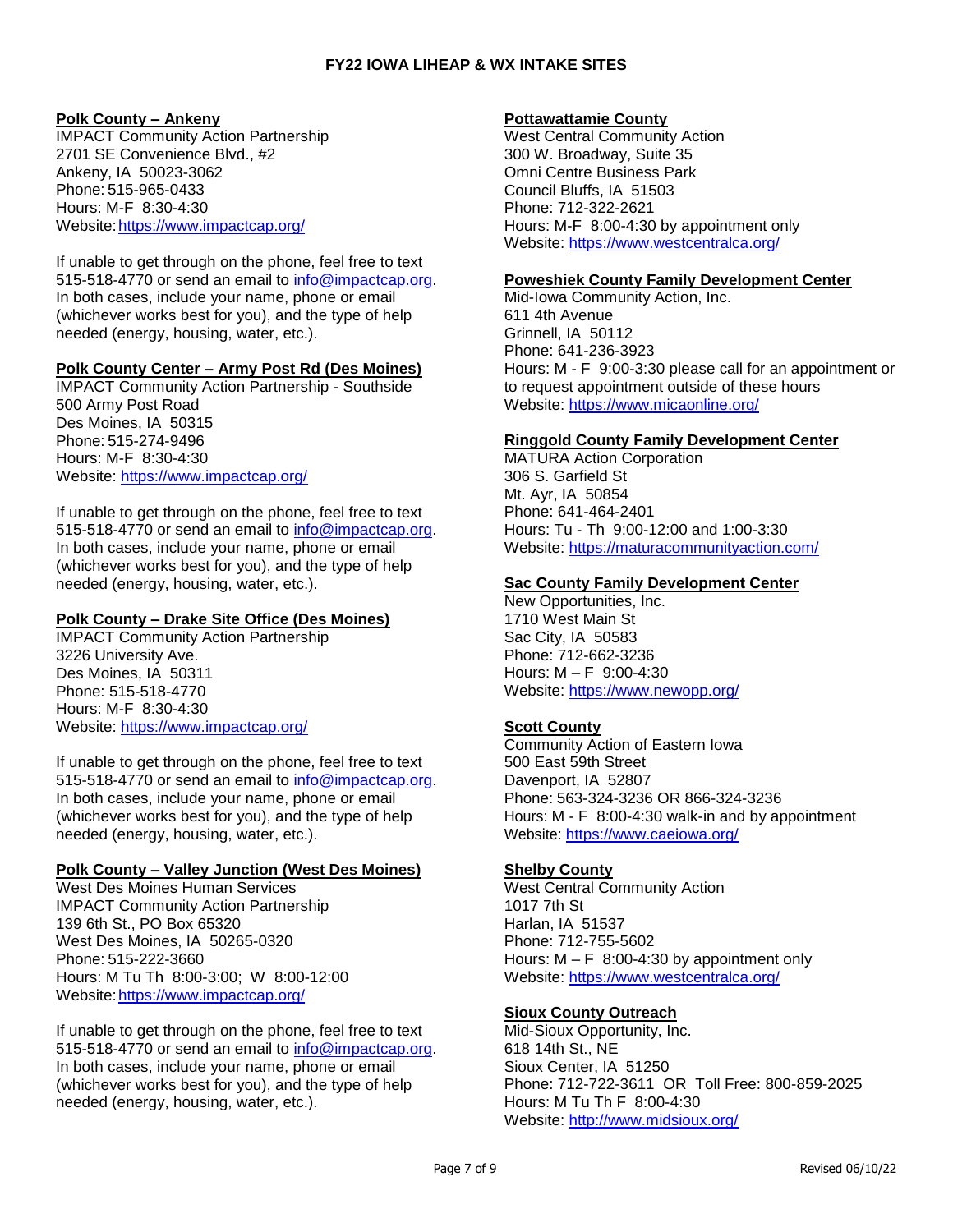### **Story County Family Development**

Mid-Iowa Community Action, Inc. 230 SE 16th St., Suite 100 Ames, IA 50010 Phone: 515-956-3333 Hors: M - F 9:00-3:30 please call for an appointment or to request appointment outside of these hours Website:<https://www.micaonline.org/>

# **Tama County Family Development Center**

Mid-Iowa Community Action, Inc. 105 South State Street Tama, IA 52339 Phone: 641-484-4713 Hours: M - F 9:00-3:30 please call for an appointment or to request appointment outside of these hours Website[:https://www.micaonline.org/](https://www.micaonline.org/)

# **Taylor County Family Development Center**

MATURA Action Corporation 607 Madison Ave. Bedford, IA 50833 Phone: 712-523-3144 Hours: Tu W Th 9:00-12:00 and 1:00-3:30 Website:<http://maturacommunityaction.com/>

# **Union County Family Development Center**

MATURA Action Corporation 207B North Elm Creston, IA 50801 Phone: 641-782-8431 Hours: M W Th 9:00-12:00 and 1:00-4:00; F 9:00- 12:00 Website:<https://maturacommunityaction.com/>

### **Van Buren County Resource Center**

Southern Iowa Economic Development Association 902 4th St., PO Box 57 Keosauqua, IA 52565 Phone: 641-640-9773 (press 3 for Housing) Hours: W 8:45–3:45 Website:<https://www.sieda.org/>

### **Wapello County Resource Center**

Southern Iowa Economic Development Association 725 W. 2nd St., PO Box 658 Ottumwa, IA 52501 Phone: 641-682-8741 (press 5 for Housing) Hours: M - F 8:00-4:30 Website: <https://www.sieda.org/>

#### **Warren County Center**

IMPACT Community Action Partnership 110 N. Howard St Indianola, IA 50125 Phone: 515-961-2543 Hours: M Tu F 9:00-4:00 Website: https://www.impactcap.org/

If unable to get through on the phone, feel free to text 515-518-4770 or send an email to [info@impactcap.org.](mailto:info@impactcap.org) In both cases, include your name, phone or email (whichever works best for you), and the type of help needed (energy, housing, water, etc.).

# **Washington County**

Hawkeye Area Community Action Program 2175 Lexington Blvd, Bldg. 1 East Door Mailing address: 2176 Lexington Blvd Washington, IA 52353 Phone: 319-653-7275 Hours: M - F 8:00-12:00 and 1:00-4:30 Website:<https://www.hacap.org/>

### **Wayne County Outreach Center**

South Central Iowa Community Action Program 203 N Franklin Street PO Box 223 Corydon, IA 50060 Phone: 641-872-1282 Hours: M-Th 10:00-3:00 Email: [wayneoutreach@scicap.org](mailto:wayneoutreach@scicap.org) Website:<https://scicap.org/>

### **Webster County**

Upper Des Moines Opportunity, Inc. 1325 1st Ave. S Fort Dodge, IA 50501-1766 Phone: 515-576-7774 Hours: M - F 9:00-12:00 and 1:00-3:00 Website[:http://www.udmo.com/](http://www.udmo.com/)

# **Winnebago County Outreach Center**

North Iowa Community Action Organization 135 School Street, PO Box 331 Forest City, IA 50436 Phone: 641-585-5863 Hours: M T W F Website:<https://nicao-online.org/>

### **Winneshiek County Family Services**

Northeast Iowa Community Action Corporation 305 Montgomery St., PO Box 487 Decorah, IA 52101 Phone: 563-382-8436 Ext. 150 Hours: M W 8:00-4:30; T Th F 8:00-3:00 Website:<https://www.neicac.org/>